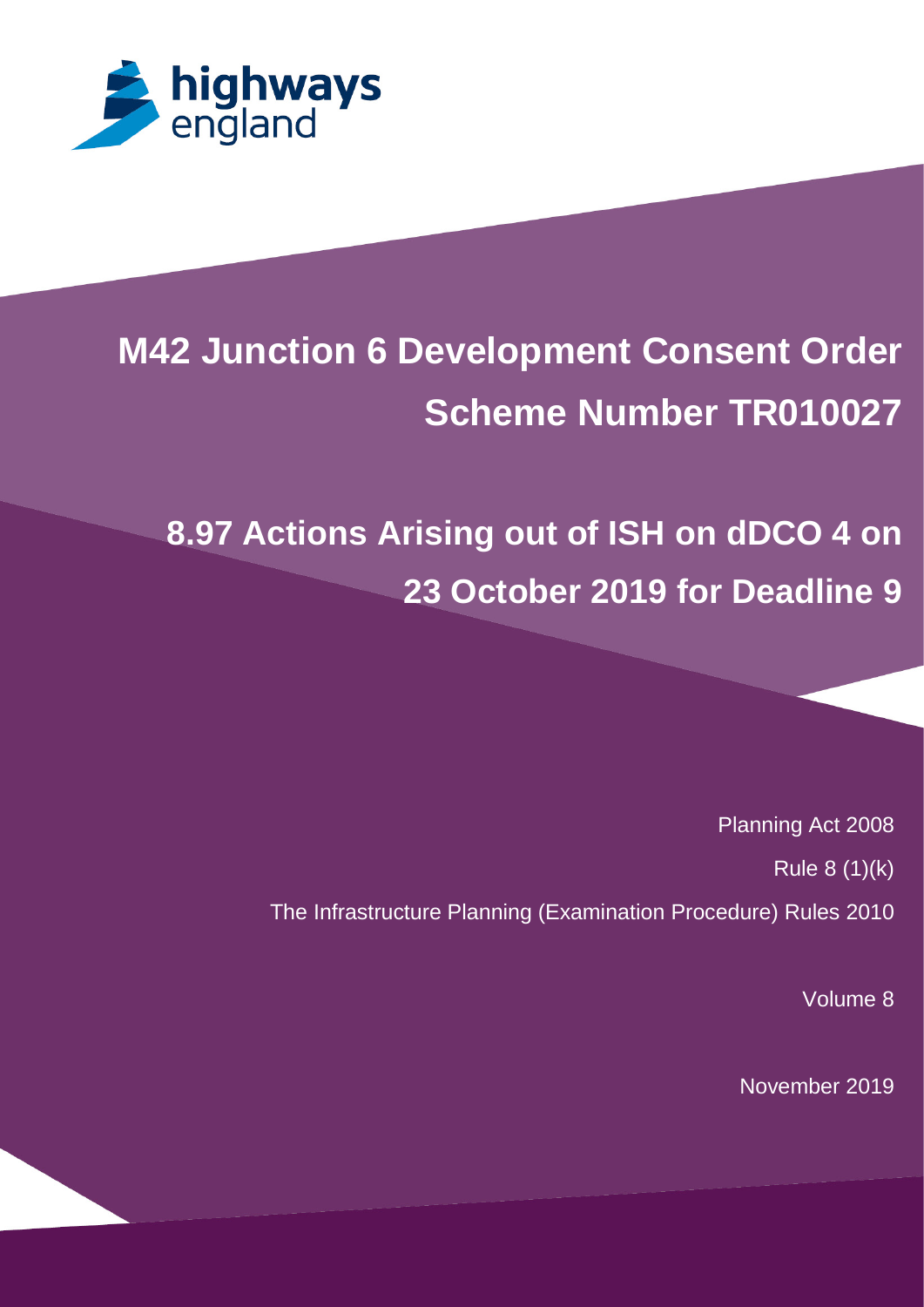

### Infrastructure Planning

### Planning Act 2008

### The Infrastructure Planning (Examination Procedure) Rules 2010

## **M42 Junction 6**

Development Consent Order 202[ ]

**Actions Arising out of ISH on dDCO 4 on 23 October 2019 for Deadline 9**

| <b>Regulation Number</b>                                | Rule $8(1)(k)$                                    |
|---------------------------------------------------------|---------------------------------------------------|
| <b>Planning Inspectorate Scheme</b><br><b>Reference</b> | TR010027                                          |
| <b>Document Reference</b>                               | 8.97                                              |
| <b>Author</b>                                           | M42 Junction 6 Project Team & Highways<br>England |

| ∣ Version | <b>Date</b>   | <b>Status of Version</b>            |
|-----------|---------------|-------------------------------------|
|           | November 2019 | Final for submission for Deadline 9 |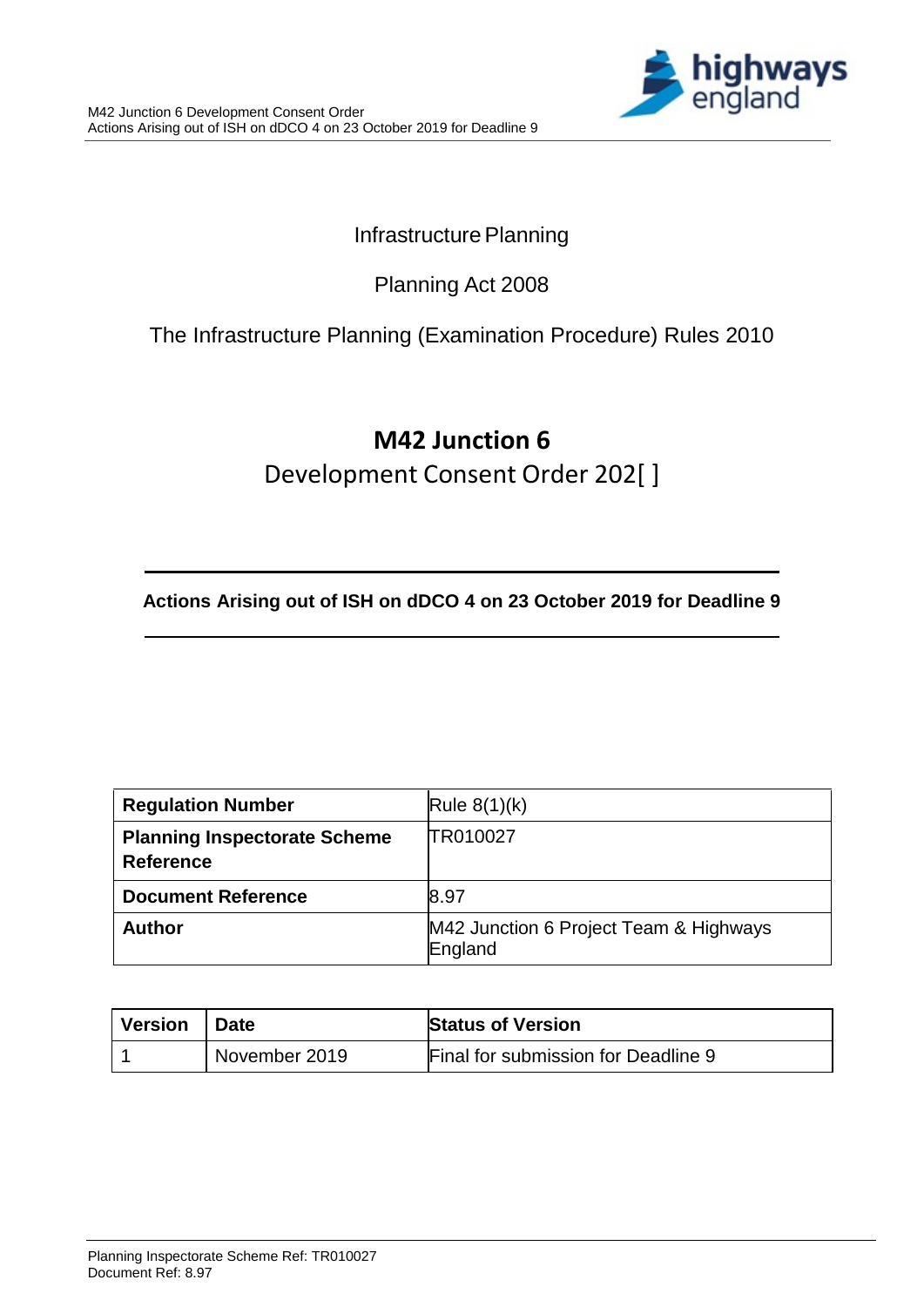

## **Table of contents**

| <b>Chapter</b> |                                                               | <b>Pages</b> |  |
|----------------|---------------------------------------------------------------|--------------|--|
|                | <b>Introduction</b>                                           |              |  |
| 1.1            | Purpose of this document                                      |              |  |
|                | The Applicant's Responses to Actions Arising from ISH on dDCO | 2            |  |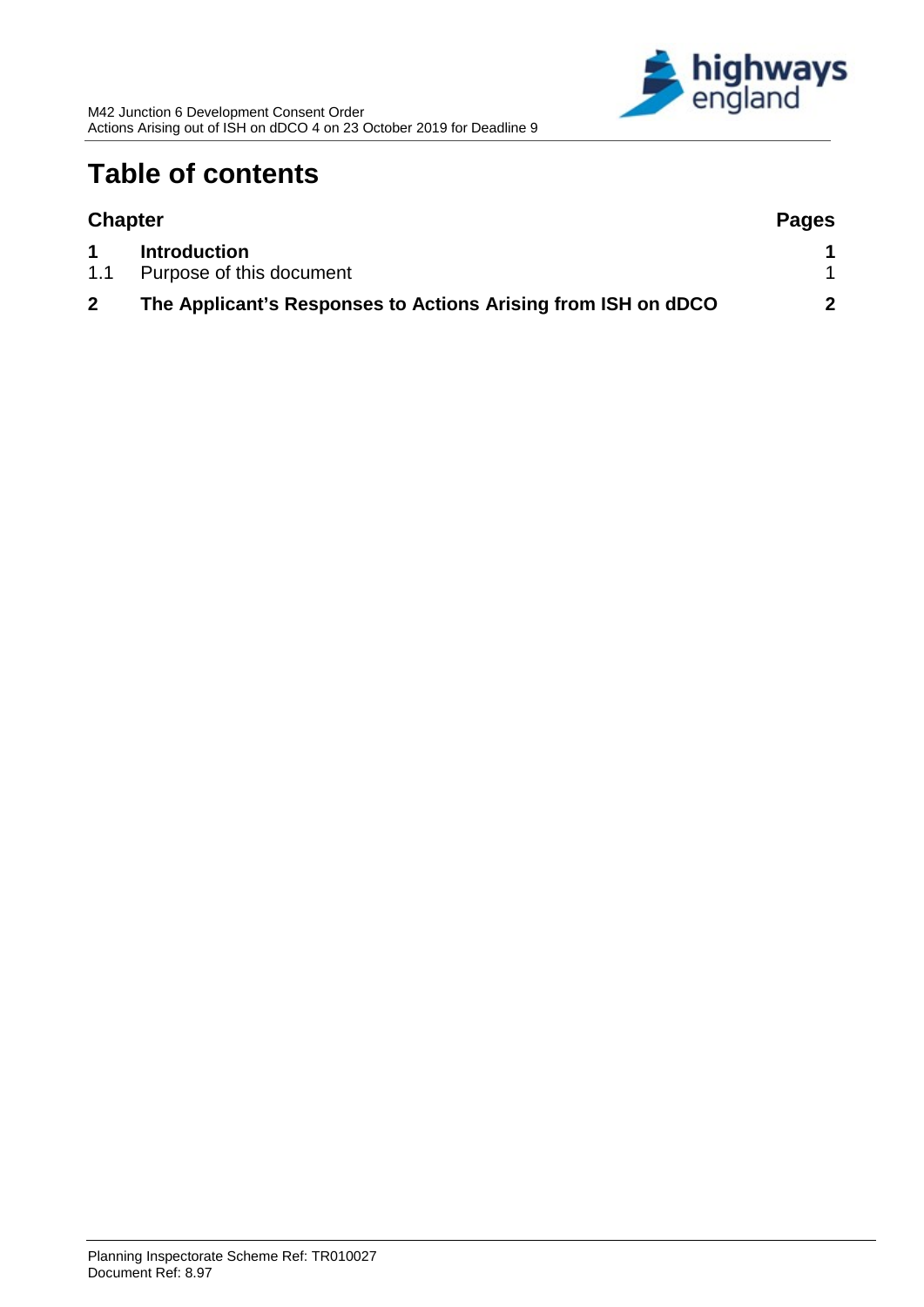

### <span id="page-3-0"></span>1 Introduction

#### <span id="page-3-1"></span>1.1 Purpose of this document

- $1.1.1$ This document has been prepared in respect of the proposed M42 Junction 6 Development Consent Order Examination. ("the Application") made by Highways England Company Limited ("Highways England") to the Secretary of State for Transport ("Secretary of State") for a Development Consent Order ("the Order") under section 37 of the Planning Act 2008 ("PA 2008").
- $1.1.2$ The purpose of this document is to provide responses to action points assigned to the Applicant by the Examining Authority (ExA) during the Issue Specific Hearing (ISH) on the draft DCO that took place on the 23 October 2019 for Deadline 9.
- $1.1.3$ This document sets out each individual action point with the Applicant's response in tabular format.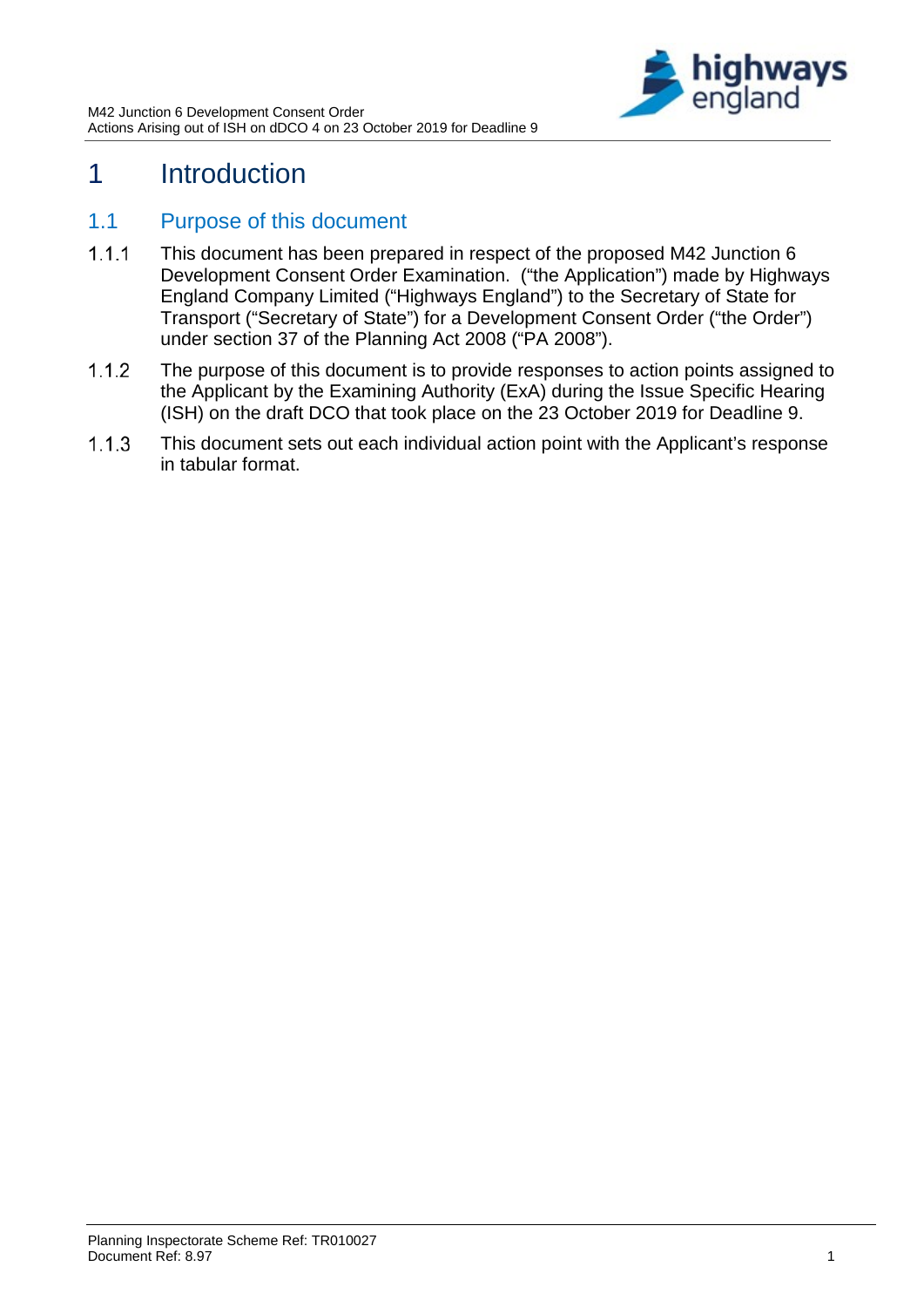## 2 The Applicant's Responses to Actions Arising from ISH on dDCO

<span id="page-4-0"></span>

| <b>ExA</b><br><b>Ref No</b> | <b>Party</b>            | <b>Action/Response</b>                                                                                                                                                                                                                                                                                                                                                                                                                                                                                                                      |
|-----------------------------|-------------------------|---------------------------------------------------------------------------------------------------------------------------------------------------------------------------------------------------------------------------------------------------------------------------------------------------------------------------------------------------------------------------------------------------------------------------------------------------------------------------------------------------------------------------------------------|
| 9                           | <b>The</b><br>Applicant | <b>Action:</b><br>The Applicant to update the OEMP and any associated plans by Deadline 9.                                                                                                                                                                                                                                                                                                                                                                                                                                                  |
|                             |                         | The Applicant Response:<br>The Applicant has updated the OEMP and associated plans as part of its Deadline 9 submission and can be found                                                                                                                                                                                                                                                                                                                                                                                                    |
|                             |                         | in the following volumes:<br>2.2(a) Land Plans<br>2.3(a) Works Plans<br>2.4(a) General Arrangement Plans<br>2.5(a) Streets, Rights of Way and Access Plans<br>2.6(a) Traffic Regulation Measures Plans including clearways and weight limits and 2.6(a) Traffic<br>Regulation Measures Plans including speed limits<br>2.7(a) Classification of Road Plans<br>2.8(a) Engineering Drawings and Sections<br>6.11(a) OEMP (clean and tracked)                                                                                                  |
| 12                          | <b>The</b><br>Applicant | <b>Action:</b><br>The Applicant is to amend R13.(1) to require consultation with Natural England and consider whether<br>Warwickshire Wildlife Trust should also be listed.<br>The Applicant is to add to the end of R13.(2)(b), something like, 'that must be taken, in the event that the trigger<br>points are met/exceeded'.<br>The Applicant to consider how the commitments of the draft monitoring management plan are best captured,<br>whether that be by cross-referencing the REAC or whether it should be a Certified Document. |